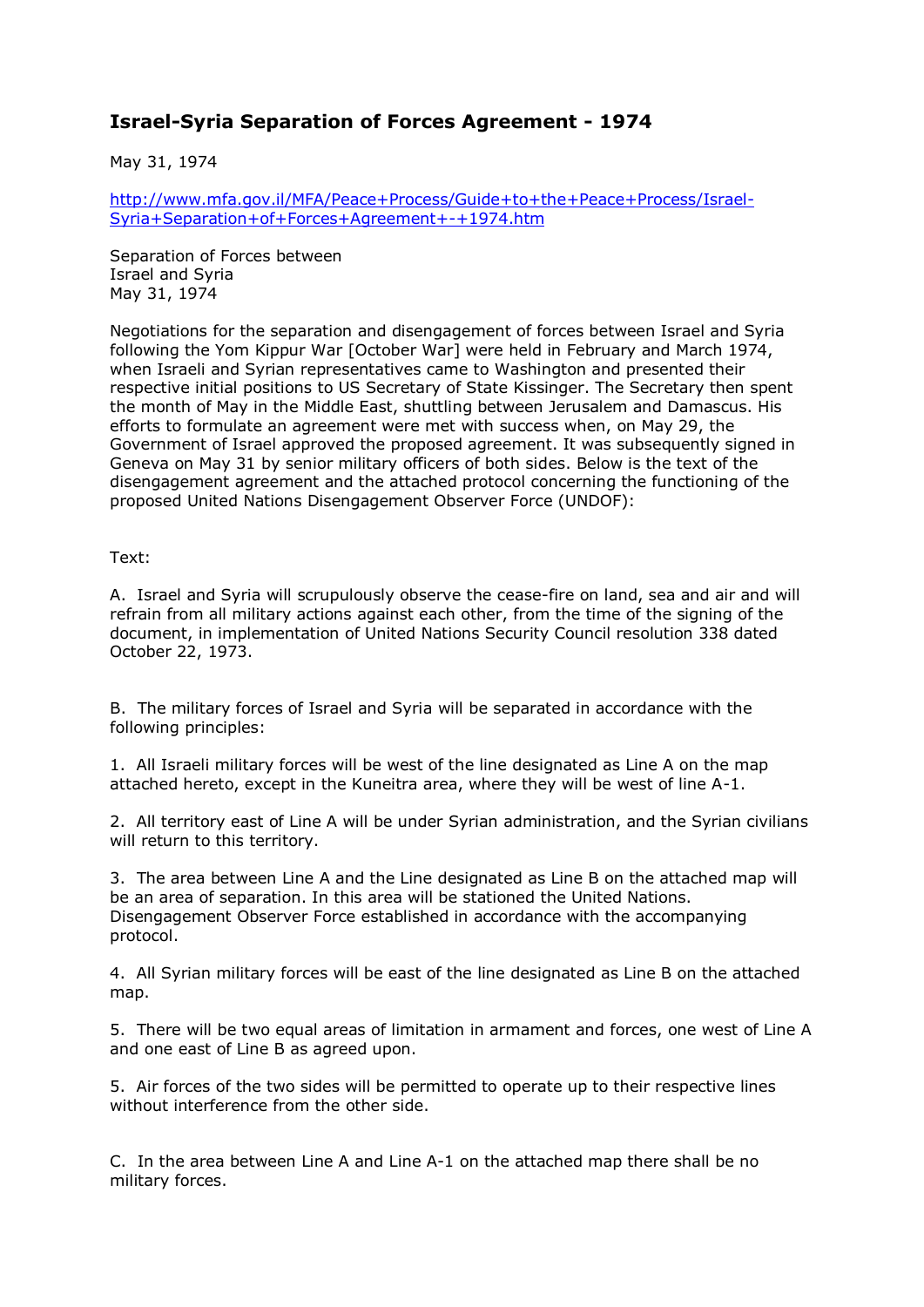D. This agreement and the attached map will be signed by the military representatives of Israel and Syria in Geneva not later than May 31, 1974, in the Egyptian-Israeli military working group of the Geneva Peace Conference under the aegis of the United Nations, after that group has been joined by a Syrian military representative, and with the participation of representatives of the United States and the Soviet Union. The precise delineation of a detailed map and a plan for the implementation of the disengagement of forces will be worked by military representatives of Israel and Syria in the Egyptian-Israeli military working group, who will agree on the stages of this process. The military working group described above will state their work for this purpose in Geneva under the aegis of the United Nations within 24 hours after the signing of this agreement. They will complete this task within five days. Disengagement will begin within 24 hours after the completion of the task of the military working group. The process of disengagement will be completed not later than twenty days after it begins.

E. The provisions of paragraph A, B, and C shall be inspected by personnel of the United Nations Disengagement Observer Force under this agreement.

F. Within 24 hours after the signing of this agreement in Geneva all wounded prisoners of war which each side holds of the other as certified by the ICRC will be repatriated. The morning after the completion of the task of the military working group, all remaining prisoners of war will be repatriated.

G. The bodies of all dead soldiers held by either side will be returned for burial in their respective countries within 10 days after the signing of this agreement.

H. This agreement is not a peace agreement. It is a step toward a just and durable peace on the basis of Security Council Resolution 338 dated October 22, 1973.

## **Protocol Concerning the United Nations Disengagement Observer Force**

Israel and Syria agree that:

The function of the United Nations Disengagement Observer Force (UNDOF) under that agreement will be to use its best efforts to maintain the cease-fire and to see that it is scrupulously observed. It will supervise the agreement and protocol thereto with regard to the area of separation and limitation. In carrying out its mission, it will comply with generally applicable Syrian laws and regulations and still not hamper the functioning of local civil administration. It will enjoy freedom of movement and communication and other facilities that are necessary for its mission. It will be mobile and provided with personal weapons of a defensive character and shall use such weapons only in selfdefence. The number of the UNDOF shall be about 1,200, who will be selected by the Secretary-General of the United Nations in consultation with the parties from members of the United Nations who are not permanent members of the Security Council.

The UNDOF will be under the command of the United Nations, vested in the Security Council.

The UNDOF shall carry out inspections under the agreement, and report there on to the parties, on a regular basis, not less often that once every fifteen days, and, in addition, when requested by either party. It shall mark on the ground the respective lines shown